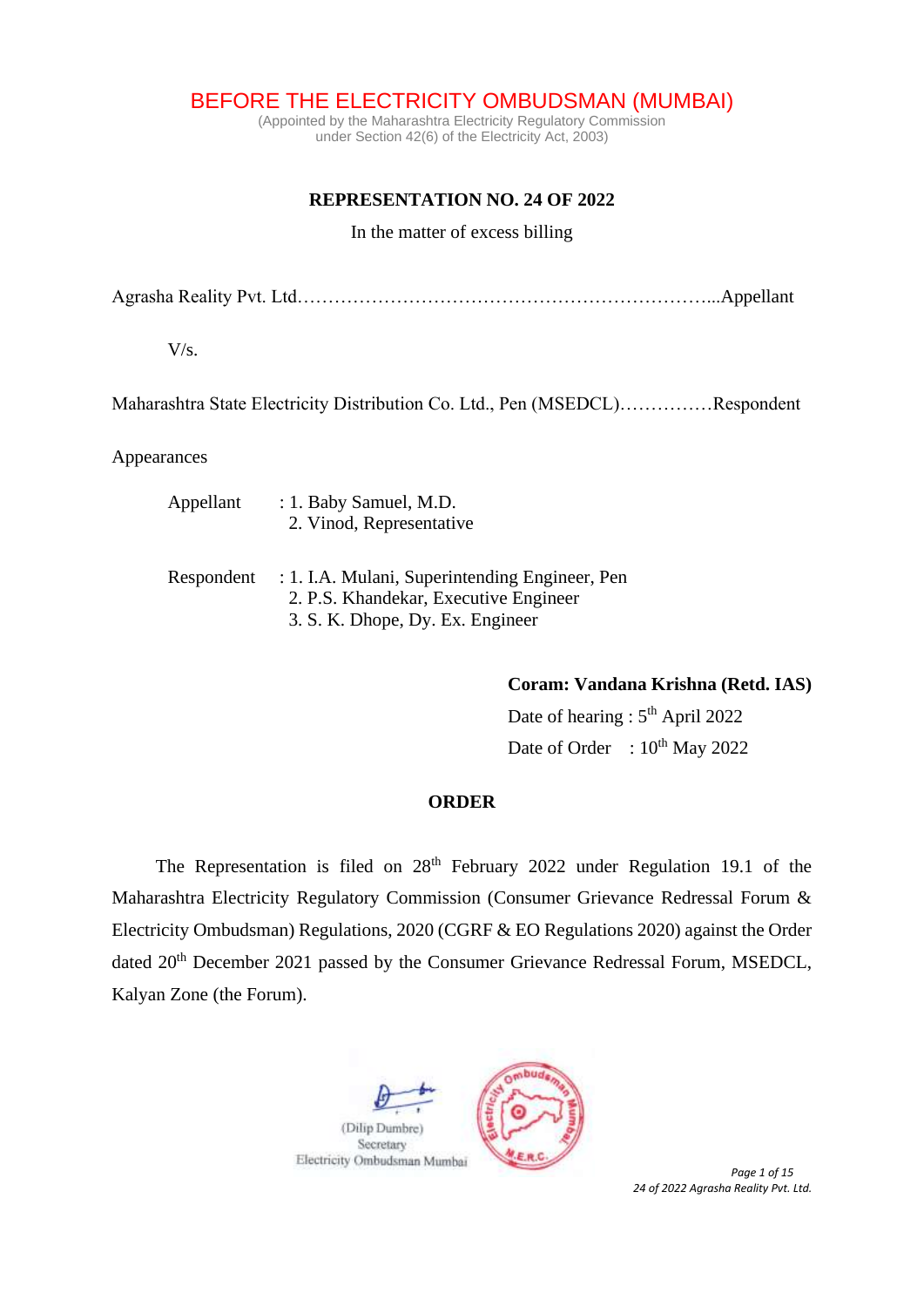## **Preamble:**

The Appellant filed a Writ Petition (WP) before the Hon'ble High Court of Bombay in June 2021 for excessive bill during lockdown period when there was no use. The WP was registered as (St.) No. 12717 of 2021. The Hon'ble High Court of Bombay by its order dated 30.07.2021 has observed as below:

*"1. The grievance of the Petitioners in the above Writ Petition pertains to the excess billing qua the electricity supply to their mall and for the demand raised towards additional charges.* 

*2. An alternate efficacious remedy is available to the Petitioners to redress their grievance with regard to the billing dispute i.e. by filing an Application / Complaint before the Internal Grievance Redressal Cell (IGRC) created by the Respondents under the Maharashtra Electricity Regulatory Commission (Consumer Grievance Redressal Forum & Electricity Ombudsman) Regulations, 2006, as amended in the year 2020.* 

*3. In the event of the Petitioners filing an Application / Complaint before the IGRC within one week from today along with an Application seeking ad-interim relief/s, the same shall be forthwith heard and disposed off by the IGRC. The main Application / Complaint shall be disposed off by the IGRC within two weeks from the date of receipt of the same.* 

*4. All contentions of the parties are kept open.* 

*5. The above Writ Petition is accordingly disposed off."*

2. The Appellant approached this office vide letter dated 04.08.2021. It was advised to the Appellant by letter dated 06.08.2021 to approach Internal Grievance Redressal Cell (IGRC), Pen Circle for redressal of its grievance as per direction of Hon'ble High Court Bombay. The Appellant approached the IGRC on 06.08.2021 which disposed of the grievance by order dated 25.08.2021.Thereafter, the Appellant approached the Forum on 07.10.2021. The Forum, by its order dated 20.12.2021 has rejected the grievance. The operative part of the order is as below:-



*24 of 2022 Agrasha Reality Pvt. Ltd.*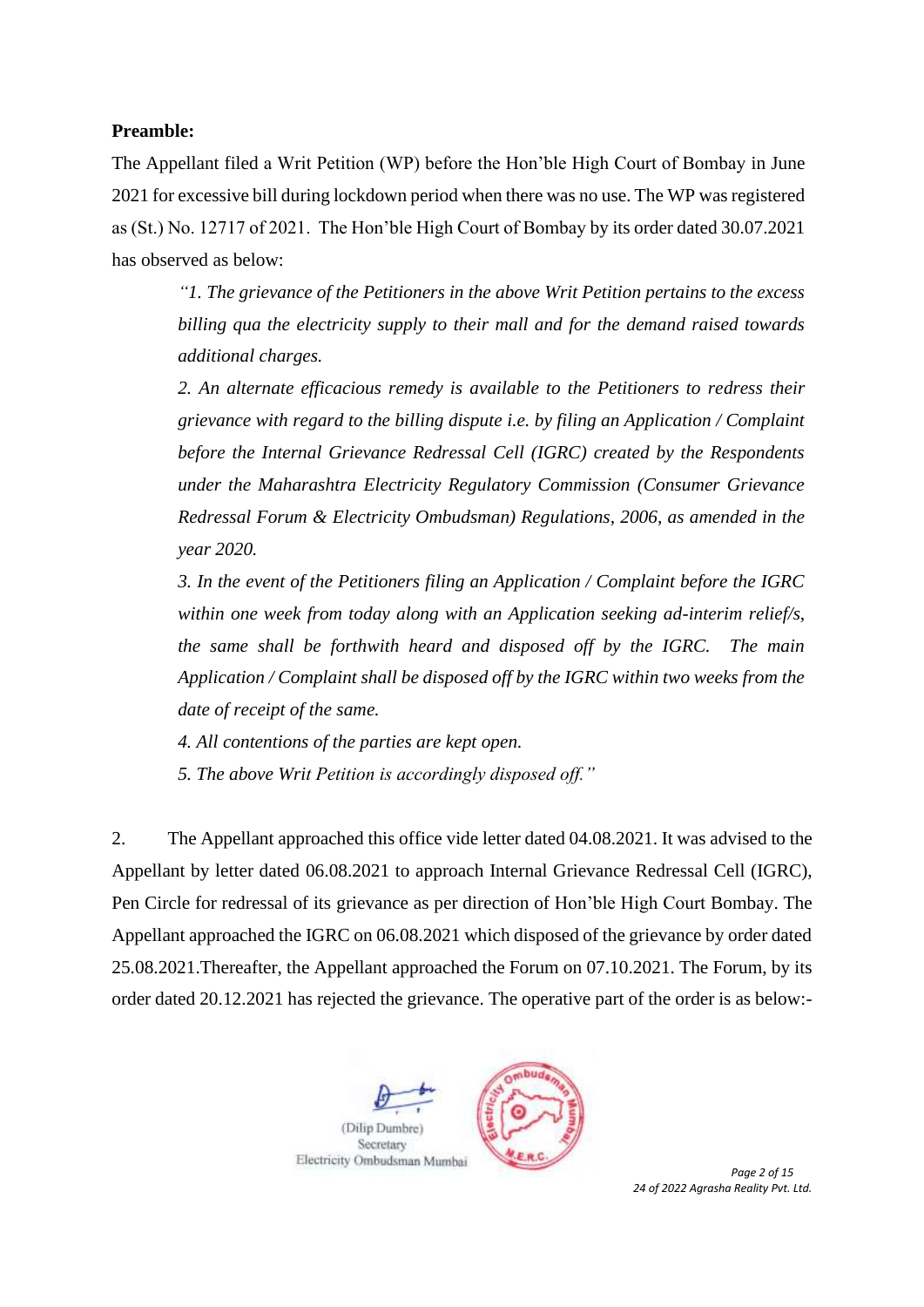*"2. The Licensee is directed to recover the disputed bill in 6 equal instalments from consumer.* 

*3. The interest, DPC & penalty to be waived off from the disputed amount."*

3. Being aggrieved by the order of the Forum, the Appellant filed this Representation stating in brief as under:

- (i) The Appellant, Agrasha Realty Pvt. Ltd. (now known as Susan Mall & Realty Pvt.Ltd.) is a HT Commercial category Consumer (No. 030949025840) from 02.09.2014 with Sanctioned Load (SL) of 600 KW and Contract Demand (CD) of 250 kVA at Sharli House, Shastri Nagar, Old Mumbai Pune National Highway, and Khopoli. The Respondent installed Meter No. 055-X1096042 at that time.
- (ii) There was restriction imposed by the Government of Maharashtra due to Covid-19 pandemic from 22.03.2020, the Mall was closed, and limited business was permitted from March 2020 till November 2021.
- (iii) In the circumstances, the Respondent was entitled only for the demand charges which is Rs.56,719/- per month. The Respondent sent bills showing consumption for March 2020 and onwards for the energy charges, in fact, the actual consumption was zero as the mall was not working. In the bills, the said energy charges were claimed on the average consumption for the previous months. The same was protested and revised bills were demanded which are not done.
- (iv) The Respondent have charged minimum CD charges even when the actual consumption is much more the than the said minimum CD charges. This is in particular for the period prior to March 2020 to September 2020, when first lockdown was imposed, and no normal business was permitted on and from 18.03.2020. Since March 2020, only minimum CD charges were to be paid as the mall was closed. The Respondent also charged energy charges on the average consumption of the previous months.



*24 of 2022 Agrasha Reality Pvt. Ltd.*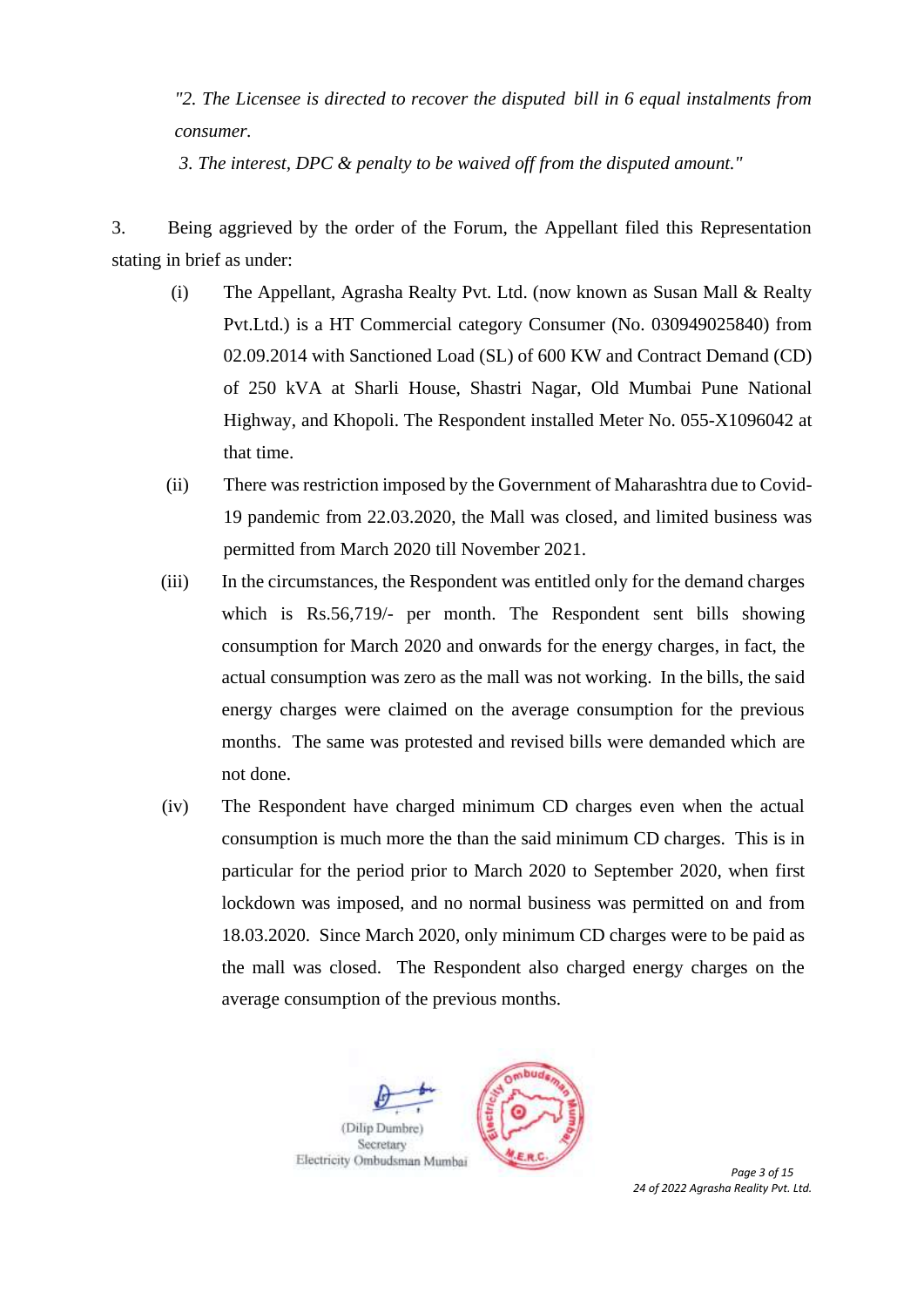- (v) The Respondent is required to send bills only on the meter readings and in the event of the meter not working, the average consumption for previous 12 months' average. Attention is invited to Rule 6 (2) of the Electricity (Rights of the Consumers) Rules 2020.
- (vi) There was total lockdown from March 2020 onwards hence no business was permitted to be carried out and as such there were no consumption of electricity in normal course. In such circumstances, the consumer is required to pay only the minimum CD charges which was paid. The Respondent instead charged bills for not only for the minimum CD charges but also charges for the average consumption charges on the basis of previous consumption which was paid under protest and refund is claimed.
- (vii) The Appellant first approached the Respondent on 11.09.2020 for refund of excess amount paid under protest but to no avail. This made the Appellant to file a Writ Petition (WP) (St.) No. 12717 of 2021 before the Hon'ble High Court of Bombay on 30.06.2021. The said WP was disposed of by order dated 30.07.2021 and consumer was directed to approach the Grievance Redressal Mechanism.
- (viii) Thereafter, the Appellant approached this office and as per advice of this office, the Appellant filed its grievance with the IGRC on 06.08.2021.The IGRC by its order dated 25.08.2021 has disposed of the grievance by observing that

*"1. The bills prepared and sent to consumer are correct and as per MSEDCL rules and regulations. 2. No revision in the bill."*

(ix) Then, the Appellant filed grievance before the Forum on 07.10.2021. The Forum, by its order dated 20.12.2021 has disposed of the grievance and directed the Licensee to recover the disputed bill in 6 equal instalments without any interest, DPC and penalty.



*24 of 2022 Agrasha Reality Pvt. Ltd.*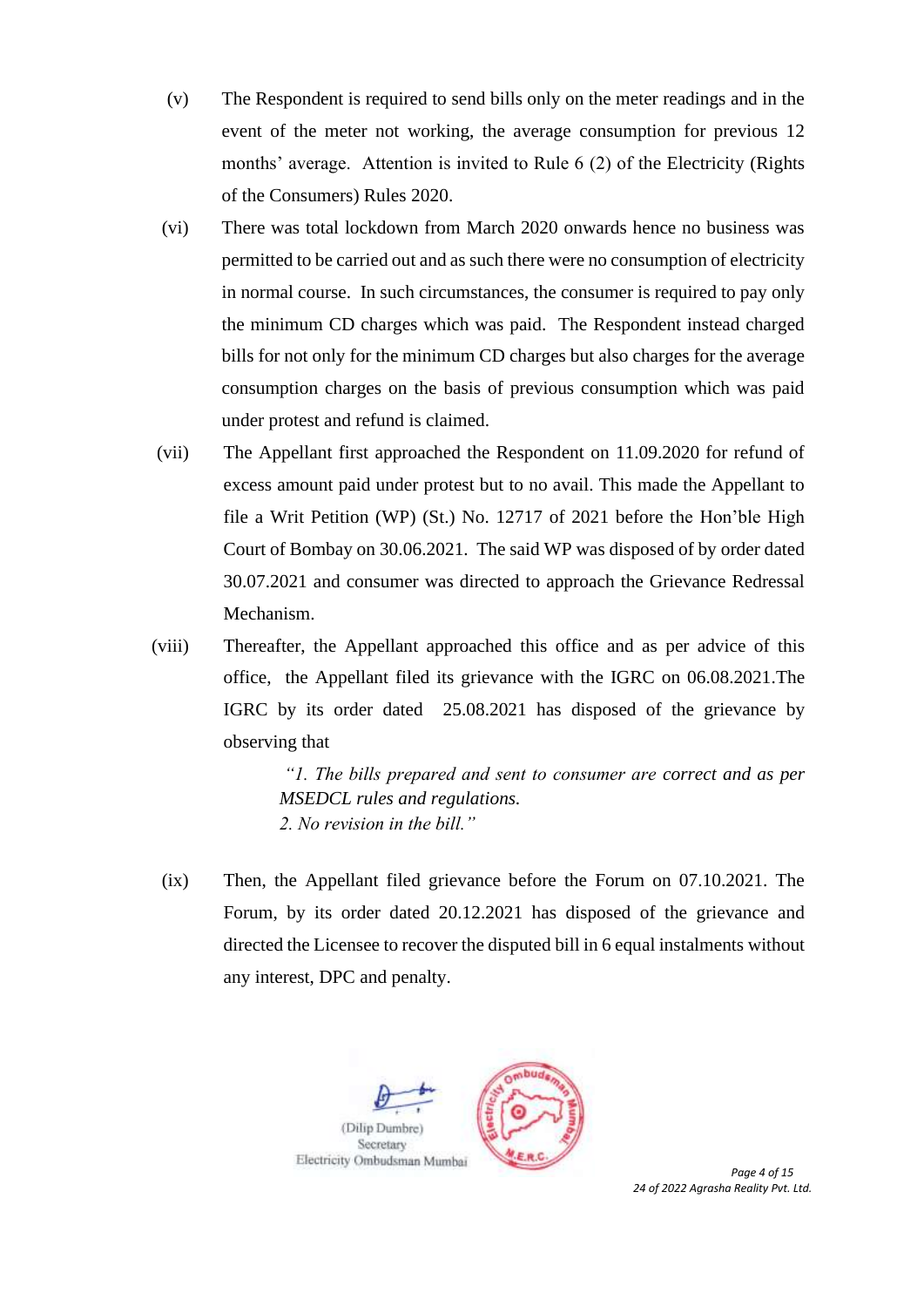- (x) The Appellant suffered many times for disconnection of its supply without notice when the case was under adjudication with grievance redressal mechanism. Though the supply was reconnected, this is a serious lapse on the part of the Respondent.
- (xi) The Forum failed to understand the issues raised by the Appellant in the hearing which are as follows: -
	- (a) Only two pages of tariff order dated 30.03.2020 of the Maharashtra Electricity Regulatory Commission (the Commission) in Case No. 322 of 2019 was produced. The entire copy of the order was not furnished to the Appellant in spite of request.
	- (b) The Commission is empowered only for fixing dates at which supply be provided by the Licensee and have no rights to direct the manner and method of levy of charges. (?) Accordingly, the said Order is bad in law to the extent the authorised Licensee to levy tariff for demand charges with actual consumption charges. (?)
	- (c) The reliance placed on MSEDCL Circular No. 323 dated 03.04.2020 is unlawful, erroneous, unreasonable, and contrary to rules of equity, fair play, and natural justice. The same is issued for internal procedure and not binding and enforceable against the consumers nor the Licensee can make and rely thereon or charge or recover any amount from consumers on the basis of said Order in Case No. 322 or the said Circular No. 323. The said demand and recovery ought to have been disallowed as prayed for.
	- (d) No demand charges be levied on consumers for infrastructure which is already created, and generation capacity is also created for 24x7 supply. The demand charges levied in lockdown period is not accepted. However, the Appellant has already paid Rs.8,53,600/- to the Licensee at the time of load sanction, hence, it is not necessary to pay fixed charges every month which is not accepted.
	- (e) The Respondent started billing on KVAH consumption instead of KWH consumption since April 2020 onwards which was during the lockdown



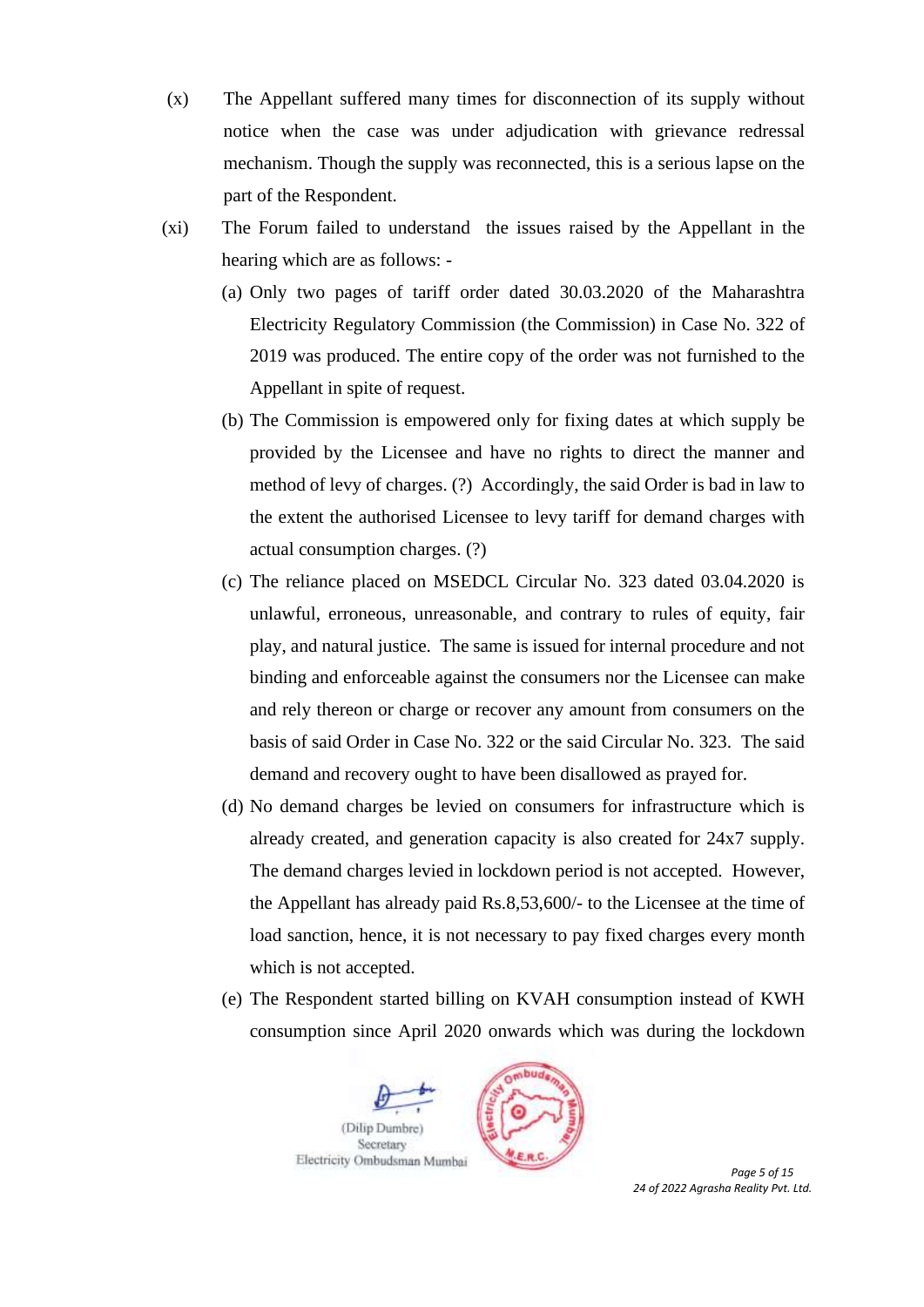period and that too without any notice / hearing to consumer. This is bad in law and contrary to rules of natural justice, equity, fair play as a result of change of calculation method. The KWH component was reduced but KVAH component were increased during lockdown even when there was no business resulting excess amount payable by the consumer for no fault. This is illegal, unreasonable, unjustified and against the rules of natural justice. This is illegal excessive demand which the Forum ought to have rejected. The Forum failed to refund Rs.3,44,421/- which was claimed by the Appellant.

- (f) The Forum erred in not taking into consideration the unilateral change of calculation from KWH to KVAH by Licensee and erred in accepting the same.
- (xii) The principal arrears which were to be paid in 6 monthly equal instalments as per the Forum's order, however, the Respondent continued to issue bills for the full amounts which are contrary to or inconsistent with the said order. The Appellant has paid Rs.1,50,000/- on 08.02.2022 which is also addressed by a letter to the Executive Engineer of the Respondent.
- (xiii) The Appellant, by another letter dated 28.01.2022 requested the Respondent to give a separate meter for 80 kVA load from the sanctioned load since the part of the premises is given to one Reliance project. No action taken by the Respondent as a result the demand charges calculated on entire sanctioned load would be payable by the consumer.
- (xiv) The Forum has rejected the prayer of the Appellant for reduction / waiver of Rs.8,99,124.05 shown as principal arrears.
- (xv) Even though the Licensee is directed to divide the payment said principal arrears of Rs.8,99,124.5 by six monthly instalments, the Respondent has failed and neglected and omitted to comply with the said direction and added the said entire amounts in the said bill dated 21.02.2022.



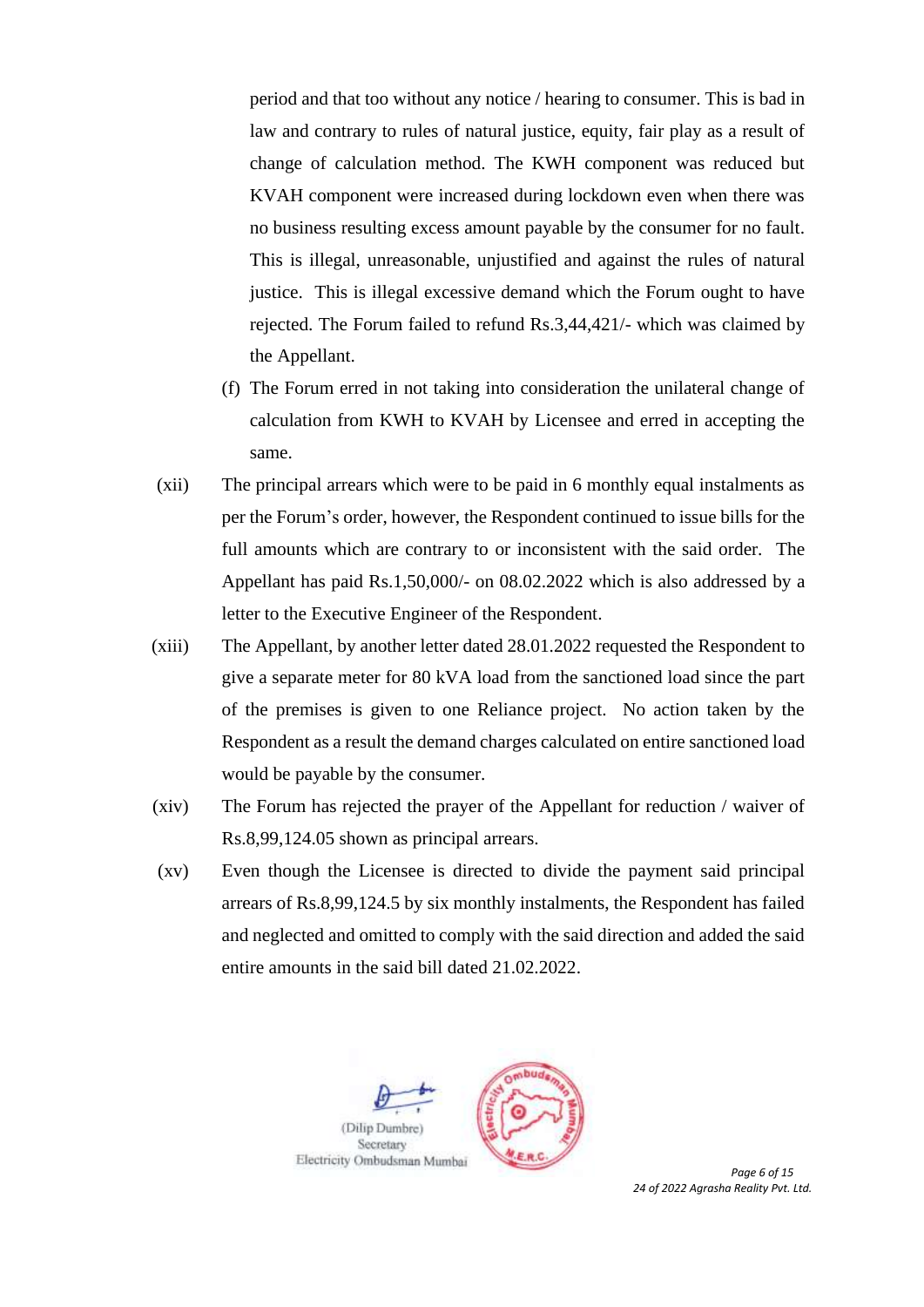- (xvi) In view of above, the Appellant prays that any payment on account of Rs.8,99,124.5 including Rs.1,50,000/- made on 08.02.2022 be refunded or be adjusted in the future bills.
- (xvii) The Appellant prays that the Respondent be directed as under:
	- a) To refund all the payments amounting to Rs.8,99,124.5 and Rs.3,44,421/ or adjust in future bills that may be issued on and from the month of February 2022 onwards.
	- b) To take a true and correct account of all billing charges in particular for demand charges / interest amount claimed as per bill issued for last 3 years prior to date of complaint levied and collected by the Respondent, and direct to refund to the Appellant all the excess amounts paid or to adjust the same in bills that may be issued to consumer from the month of February 2022.
	- c) To prepare and forward bills for the month of July 2021 only for actual consumption of electricity as per meter reading and adjust all excess amounts paid by the Appellant on and from the month of February 2022.
- 4. The Respondent filed its reply dated 24.03.2022 which is taken in brief as under:
	- (i) The Appellant, Agrasha Realty Pvt. Ltd. (now known as Susan Mall & Realty Pvt.Ltd.) is Commercial category Consumer (No. 030949025840) from 02.09.2014 with SL of 600 KW and CD of 250 kVA at Sharli House, Shastri Nagar, Old Mumbai Pune National Highway, Khopoli .
	- (ii) The Appellant is having grievance of revision of its bill.
	- (iii) In view of the above, the Appellant applied before IGRC on 06.08.2021 with its grievance to refund all the excess bill amounts paid by it. The IGRC has rightly rejected the grievance vide order dated 25.08.2021 as the Appellant is billed on actual consumption and does not have any merit. Thereafter, the Appellant approached the Forum. The Forum, by its order dated 20.12.2021 has also rightly rejected the case by giving six monthly instalments as a payment facility. The said order is complied and informed to the Appellant.



*24 of 2022 Agrasha Reality Pvt. Ltd.*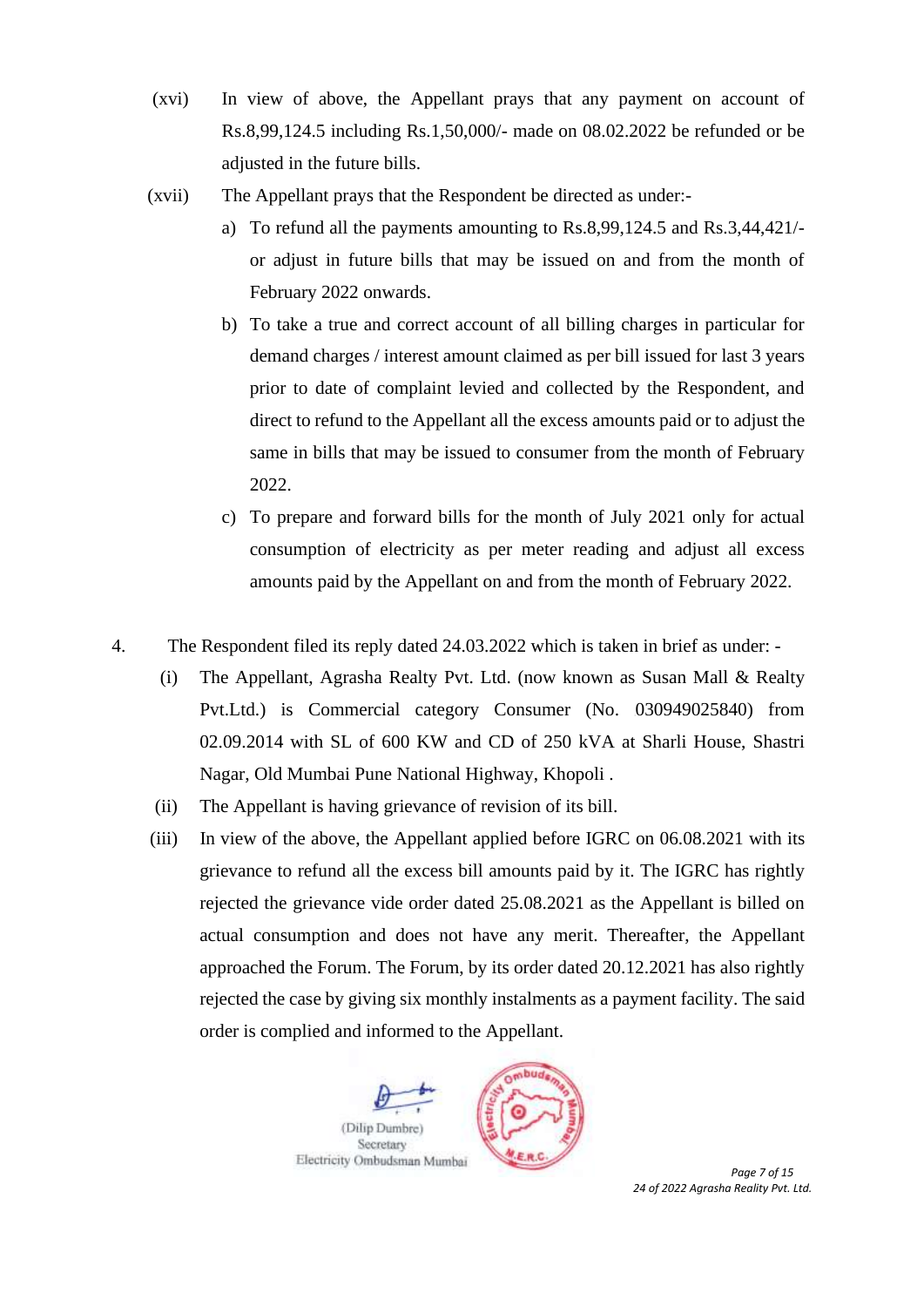- (iv) It is stated that all the bills are issued as per actual meter reading and the meter of the Appellant is found in working condition, but the Appellant has not maintained the Power Factor (PF) as per the standard prescribed in Commission's Tariff Order in Case No.322 of 2019 dated 30.03.2020. As the premises remained locked during lockdown period due to Government restriction, consumers were unable to maintain their PF near to unity as the capacitors remained in 'On' position, resulting in recording of higher kVAh units. Though Appellant had consumed much less real power (kWh), it was required to pay excess amount due to leading / lagging PF with higher kVAh units.
- (v) It is brought to notice that Testing Division, MSEDCL, Pen visited the installation of the Appellant for "MD Reprogramming Format" on 29.10.2021, the PF on the meter was very less i.e.( -) 0.066. It was necessary to maintain its PF near to unity for avoiding any penalty in the bill.
- (vi) The Respondent's Sub-Division Official inspected the installation of the Appellant on 23.11.2021. It was stated in the Spot Inspection Report that *"Capacitor Bank of 50 KVAR capacity installed and at the time of visit it was presently not in service."*

This clearly indicates that the Appellant failed to maintain its PF. The Load Test Report dated 23.11.2021 from Testing Division, MSEDCL, Pen stated that the meter is found in order during testing, and modem installed was also found in order.

- (vii) The abstract of billing from Dec-18 to Sep-21 is kept on record.
- (viii) Further, it is stated that Fixed Charges/Demand Charges cannot be waived off as per request of the Appellant because these charges are levied as per clause 2.3.12 of Tariff Order of the Commission dated 30.03.2020 in Case No. 322 of 2019. The relevant portion is reproduced as below:

*"Fixed charges are primarily billed against the infrastructure already created and generation capacity already tied up for 24X7 Supply. The fixed charges are recovered against the costs for serving such infrastructure and keeping the generation capacity ready all the times. Therefore, the fixed charges need to be* 





 *Page 8 of 15 24 of 2022 Agrasha Reality Pvt. Ltd.*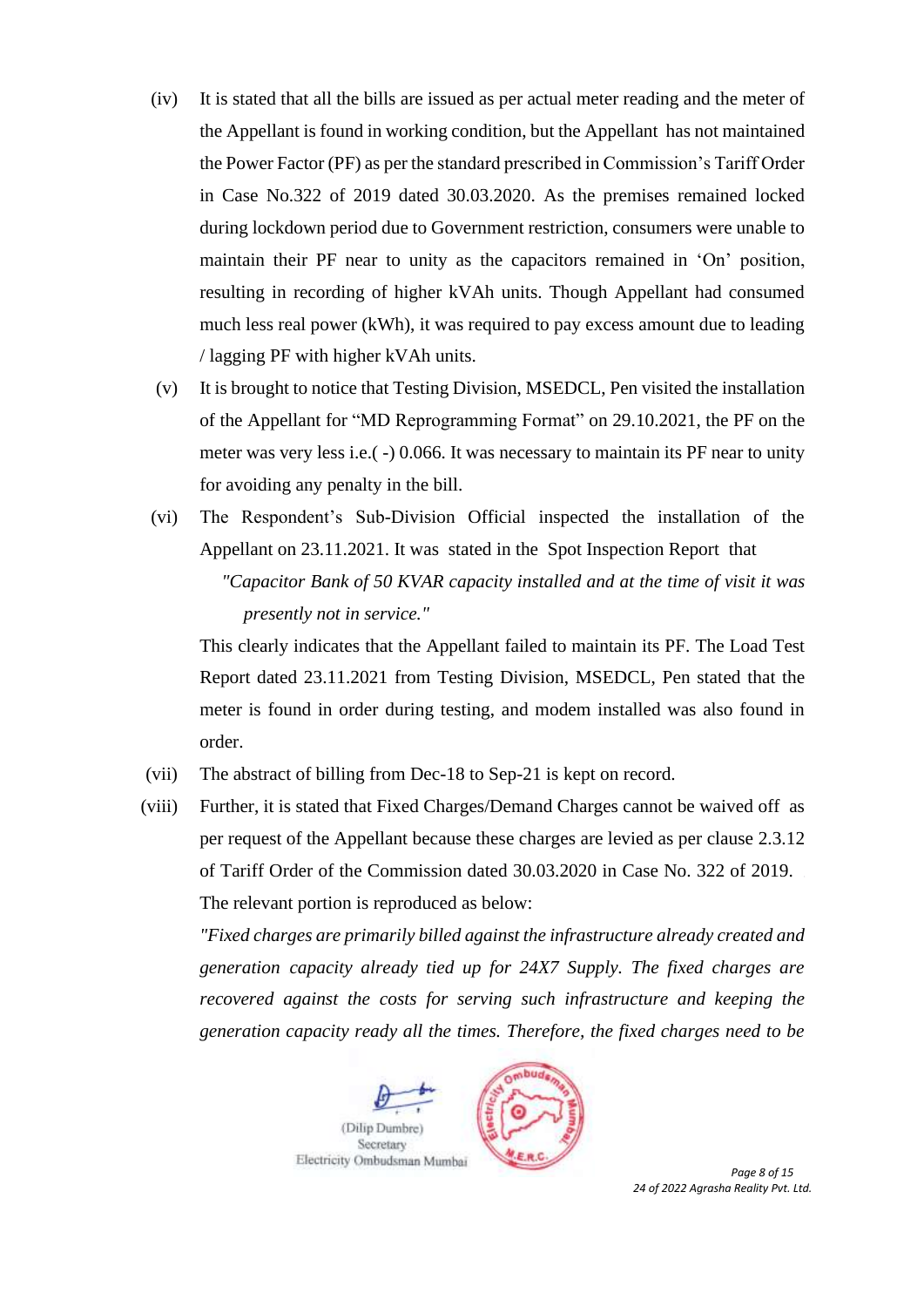*levied even in case of shut down, breakdown, faults or even in force majeure situations etc."*

- (ix) The Fixed/demand charges is a part of tariff as per Tariff Order of the Commission. The Respondent is permitted to charge demand charges, Energy charges, wheeling charges together as per Tariff Order of the Commission dated 30.03.2020 in Case No. 322 of 2019. This is software developed programme as per Tariff Order and implemented in jurisdiction of the Respondent from 01.04.2020 for period FY 2020-21 to FY 2024-25.
- (x) Further, the Respondent is empowered to disconnect the supply if the Appellant failed to pay the outstanding dues as per Section 56(1) of the Act. Further, the details of the case regarding Demand Charges and Debit bill adjustment in the bills of months April-20 to Sep-20 are kept on record.
- (xi) The Respondent referred "Point No. 1: Moratorium (Holding) of Demand Charges" of Circular No. 323 dated 03.04.2020 at point no. 2 which is quoted as below:

*"Special Interim Dispensation in view of epidemic Covid19:*

*To mitigate to some extent the difficulties being faced by the Electricity consumers of Maharashtra and all out efforts to contain the spread of Corona Pandemic;*

*Commission issued a practice direction on 26/3/2020 whereby meter reading and physical bill distribution work was suspended and utilities were asked to issue bills on average usage basis till the current crisis gets subsided.*

*To put a moratorium on payment of fixed charges of the electricity bill by consumers under Industrial and Commercial category for next three billing cycles beginning from the lockdown date of 25/3/2020."*

- (xii) Since Lockdown declared from 22.03.2020, Fixed Charges are charged as per the order of the Commission.
- (xiii) As per directions given in the tariff order of the Commission, MSEDCL issued Commercial Circular No. 323 dated 03.04.2020. Demand Charges and Energy



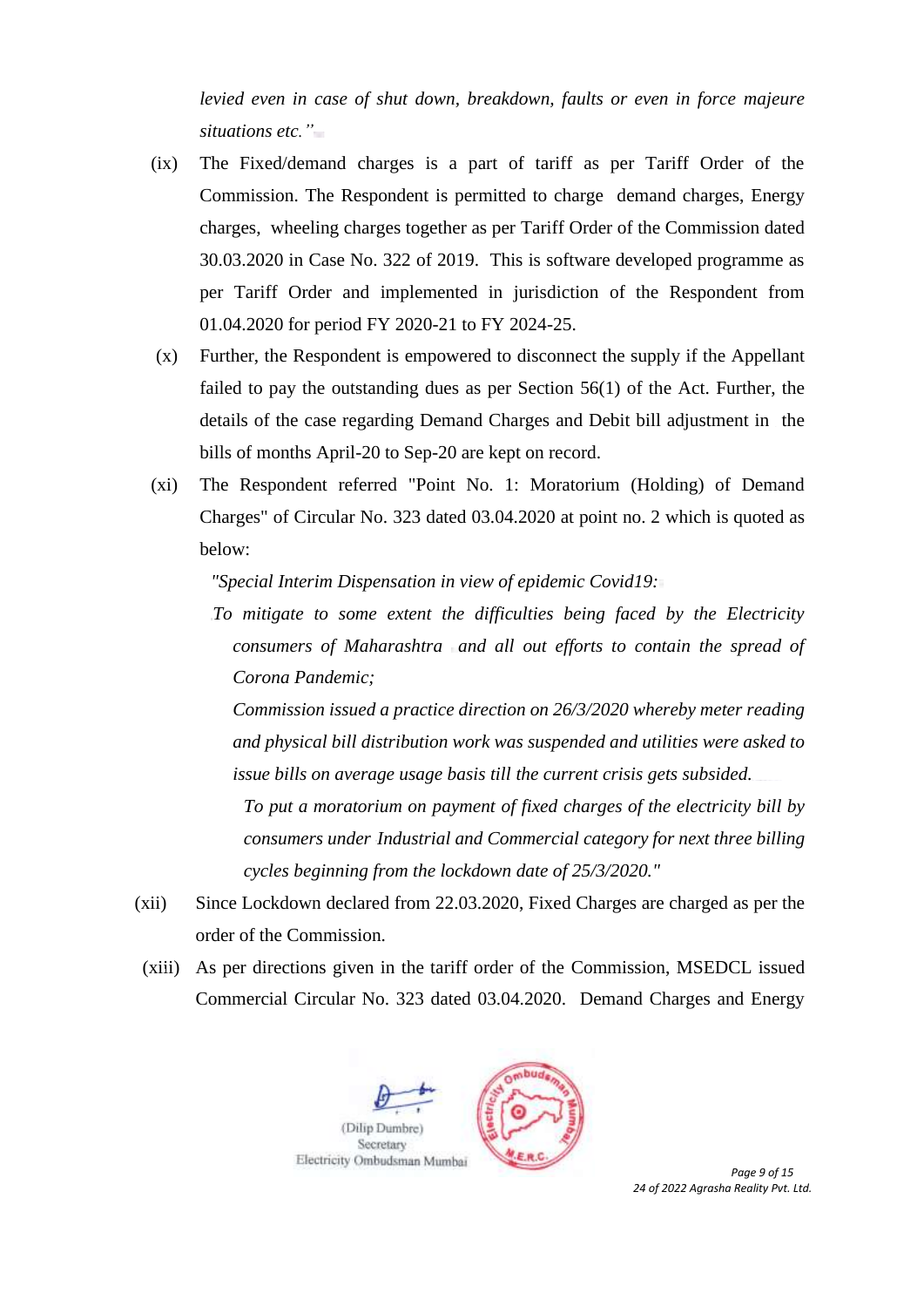Charges (KVAH) w.e.f.  $1<sup>st</sup>$  Apr-2020 for HT-II: HT-Commercial is reproduced as below:

| Commercial Circular No. 323 dated 03.04.2020                          |                                 |                        |  |  |  |  |  |  |
|-----------------------------------------------------------------------|---------------------------------|------------------------|--|--|--|--|--|--|
| Revision in Electricity tariff w.e.f. 1st Apr-2020                    |                                 |                        |  |  |  |  |  |  |
| HT II:HT-Commercial                                                   |                                 |                        |  |  |  |  |  |  |
| Demand/Fixed Charge and Energy Charge (for all Supply Voltage Levels) |                                 |                        |  |  |  |  |  |  |
| <b>Consumer Category</b>                                              | Demand Charge<br>(Rs/KVA/Month) | Energy Charge (Rs/kWh) |  |  |  |  |  |  |
| All units                                                             | 411                             | 11.47                  |  |  |  |  |  |  |
| TOD Tariffs (in addition to above base Tariffs) (Rs. / kVAh)          |                                 |                        |  |  |  |  |  |  |
| 2200 hrs - 0600 hrs                                                   |                                 | $-1.50$                |  |  |  |  |  |  |
| 0600 hrs - 0900 hrs & 1200 to 1800 hrs                                | 0.00                            |                        |  |  |  |  |  |  |
| 0900 hrs -1200 hrs                                                    |                                 | 0.80                   |  |  |  |  |  |  |
| 1800 hrs-2200 hrs                                                     |                                 | 1.10                   |  |  |  |  |  |  |

(xiv) It is humbly submitted that the bills are prepared as per the directions given by the Commission in its tariff order hence, the Respondent prays that the Representation of the Appellant be rejected.

5. A physical hearing was held on 05.04.2022. The Appellant and the Respondent argued in line with their written submissions. The Appellant stated that it is a mall in Khopoli on the old Mumbai Pune NH4 highway from the year 2014. The mall comprises area of 1 lakh sq. Feet with two cinema theatres, one marriage hall, own supermarket, own textile (cloth) shops. The Appellant argued that there was total lockdown from March 2020 onwards hence no business was permitted and as such there was no consumption of electricity in lock down period except outside lights of the Mall. In such circumstances, the Appellant was required to pay only the minimum CD charges which was paid. The Respondent levied bills for not only for the





 *Page 10 of 15 24 of 2022 Agrasha Reality Pvt. Ltd.*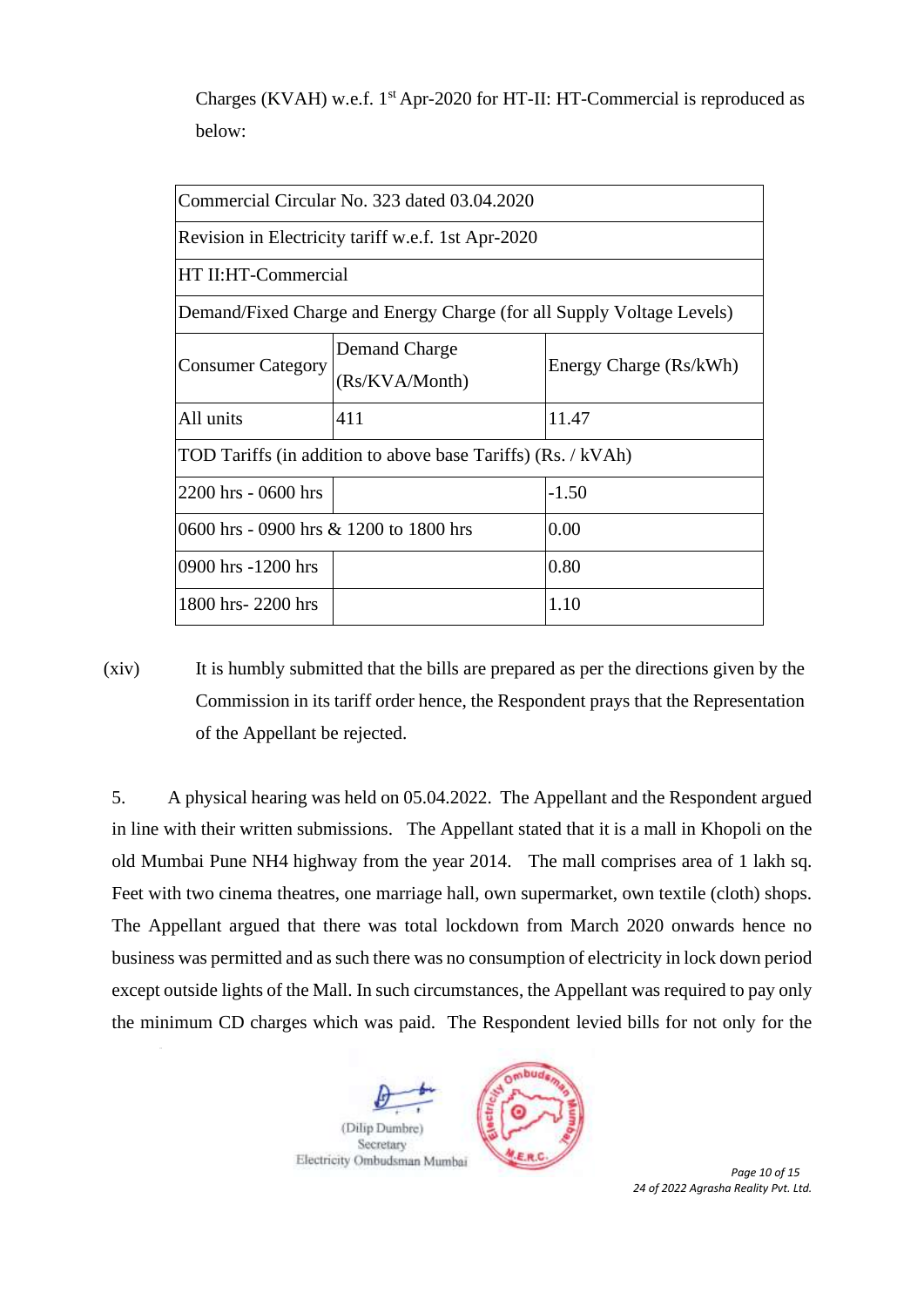minimum CD charges but also for the average consumption charges on the basis of previous consumption, which was paid under protest and refund is claimed. The Appellant further argued that the Appellant has already paid a huge amount of Rs.8,53,600/- to the Respondent at the time of load sanction, hence, it is not necessary to pay fixed charges every month as maintenance of the electricity is carried out by the Appellant. The Appellant suffered many times for disconnection of its supply without any notice when the case was under adjudication with Grievance Redressal Mechanism. Though the supply was reconnected, this is a serious lapse on the part of the Respondent. The Appellant reiterated that the Officials of the Circle Office did not give him time for a meeting, even though he was waiting outside to meet them. This was insulting treatment and should be avoided. Hence the Appellant prays that outstanding bill be waived of totally.

6. The Respondent argued that the Appellant has paid an amount of Rs.8,53,600/- to the Respondent in the year 2014 at the time of load sanction. It includes deposit also. This amount was for the sanction of load, and hence it is not linked to monthly demand charges.

The billing of the HT consumers started on kVAh consumption methodology with effect from 01.04.2020 as per the tariff order dated 30.03.2020 in Case No. 322 of 2019 of the Commission. Though the Appellants had consumed much less real power (kWh), they became liable to pay a huge amount due to leading PF with higher kVAh units recorded on meter.

The Respondent further argued that the Appellant did not reduce its CD when there was no use during the lock down period.

The Commission issued Common Order on 13.11.2020 in Cases of 131, 135, 143, and 144 of 2020 in respect of kVAh billing methodology for the lockdown period. However, the Appellant` consumption was more than  $25 %$  in April & May 2020 as compared to the consumption of March 2020, and hence it was not entitled to get any relief as per the order of the Commission.

The Commission is competent for tariff order in Annual Revenue Requirement as per Act. The Respondent argued that the bills are prepared as per Tariff Orders of the Commission in force and that too Software Developed Programme of Billing at Corporate Level of the Respondent. The Appellant`s request for a different tariff structure is not clear and totally





 *Page 11 of 15 24 of 2022 Agrasha Reality Pvt. Ltd.*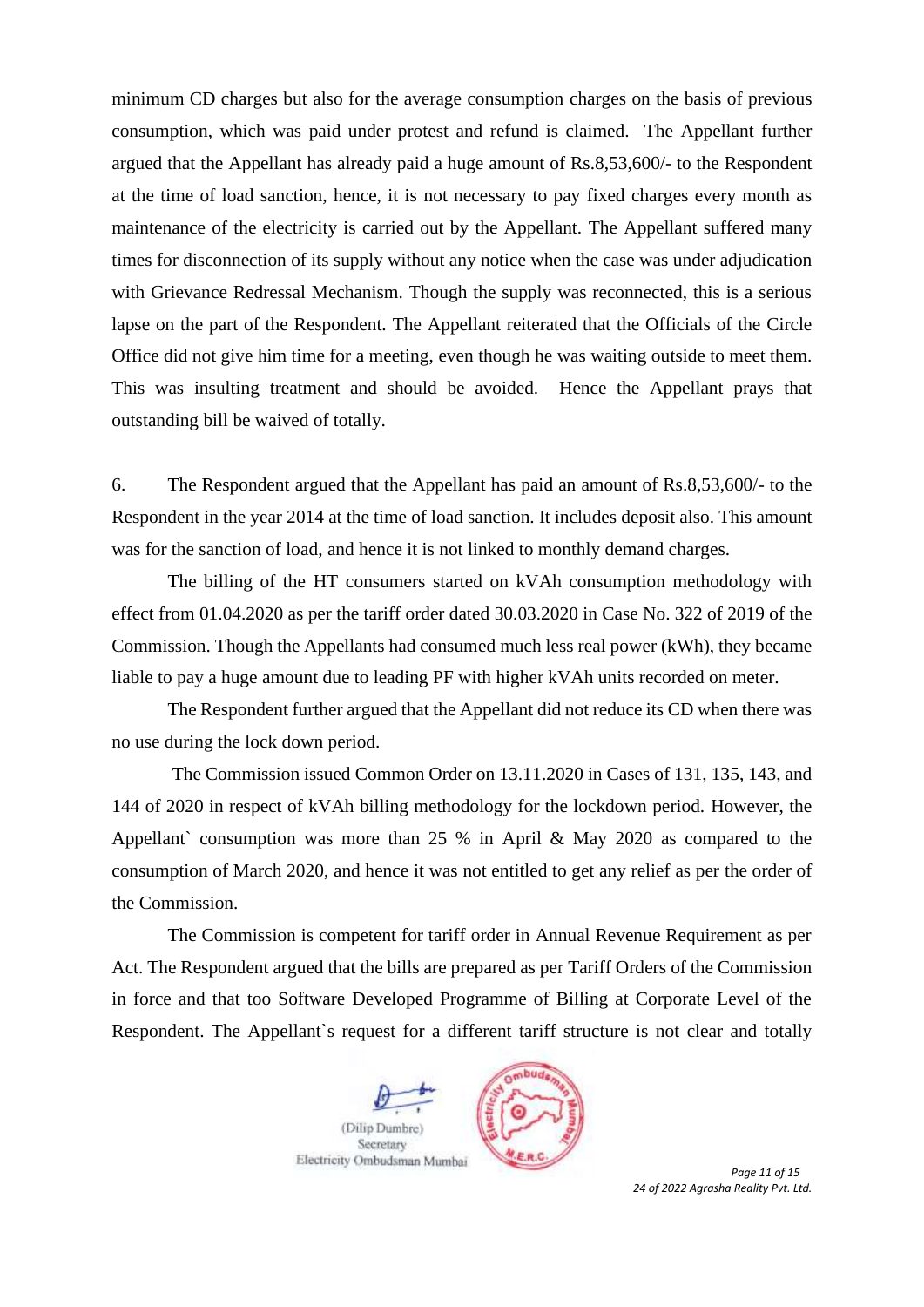unjustified, a fantasy just for argument and hence it is necessary to reject the same. The Appellant has limited information of functioning of the Commission, and he did not understand the basic tariff structure, and hence put up many arguments which have no meaning at all.

The Appellant was welcomed every time and Consumers are the main factor of the Respondent. In view of the above, the Respondent prays that the Representation of the Appellant be rejected.

#### **Analysis and Ruling**

7. Heard the parties and perused the documents on record. The Appellant, Agrasha Realty Pvt. Ltd is HT Commercial consumer from 02.09.2014 with SL of 600 KW and CD of 250 kVA at Sharli House, Shastri Nagar, Old Mumbai Pune National Highway, Khopoli. It is a big mall with a supermarket, a large number of shops, marriage hall and theatre which is now known as 'Susan Mall'.

8. The Appellant contended that there was restriction / lockdown imposed by the Government of Maharashtra for use of Mall and limited business was permitted from March 2020 to November 2021.The lockdown was imposed by Government of Maharashtra on 23.03.2020 onwards due to Covid-19 Pandemic. As the premises remained closed during lockdown period due to Government restrictions, Appellants were unable to maintain their PF near to unity as the capacitors remained in 'On' position, resulting in recording of higher kVAh units. The billing of the HT consumers started on kVAh consumption methodology with effect from 01.04.2020 as per the tariff order dated 30.03.2020 in Case No. 322 of 2019 of the Commission. Though the Appellants had consumed much less real power (kWh), they ended up being required to pay a huge amount due to leading PF with higher kVAh units recorded on meter. Had the Appellant made an initial investment to install Automatic Power Factor Controller (APFC) panel, the subsequent higher bills could have been avoided and the investment cost could have been recovered within a period of about one year.

9. The industrial organizations of Chamber of Marathwada Industries & Agriculture, Khandesh Industrial Development Association, Krishna Valley Chamber of Industries &





 *Page 12 of 15 24 of 2022 Agrasha Reality Pvt. Ltd.*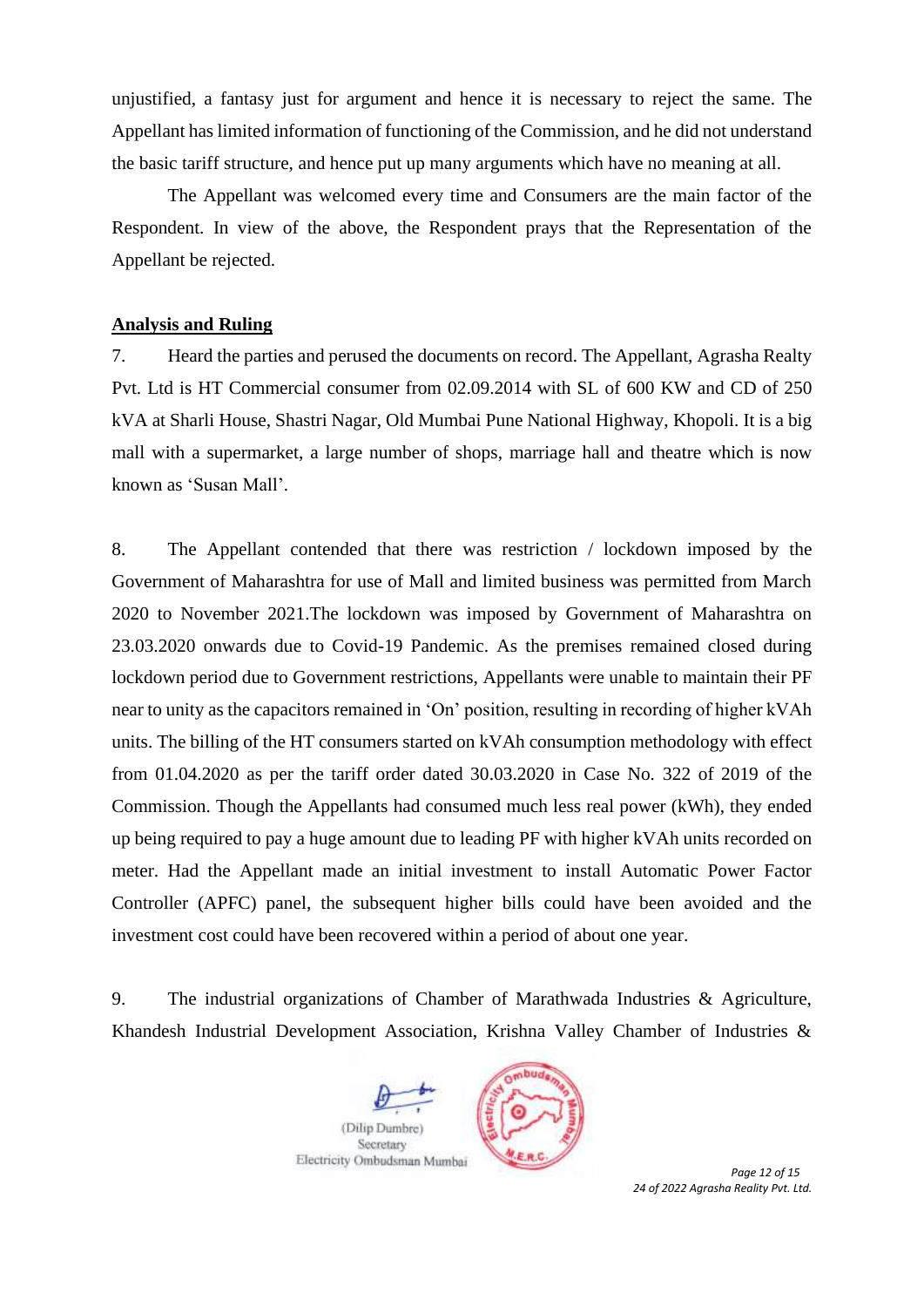Ambad Industries and Manufacturers Association have filed Petitions in the Maharashtra Electricity Regulatory Commission (the Commission) for seeking modification in Multi Year Tariff (MYT) Order in Case No. 322 Of 2019 dated 30.03.2020 and to issue appropriate directives with respect to kVAh billing methodology. The Commission issued Common Order on 13.11.2020 in Cases of 131, 135, 143, and 144 of 2020 in respect of kVAh billing methodology for the lockdown period. That, the Hon'ble Commission heard all above petitions and considering the Pandemic and difficulties faced by consumers during Lockdown, allowed following relief in its common order dated 13.11.2020. The relevant portion of paragraph 19 is quoted below:-

*"19……………*

- *a. This relief is applicable to eligible consumer from all consumer categories to whom PF incentive/penalty mechanism or kVAh billing mechanism is applicable.*
- *b. Consumer is eligible only if its monthly consumption during lockdown period of April or May is lower than or equal to 25% of consumption of March 2020. In case, the actual consumption of March 2020 is not available (due to shutdown/closure), then available actual consumption of immediate precedent month shall be used. Further, in case of billing of consumers based on assessed consumption during lockdown period, then monthly consumption during lockdown period shall be computed based on actual meter reading data as and when was available.*
- *c. Billed PF of eligible consumer for March 2020 or other preceding month whose consumption is used for reference purpose at 'b' above shall be used to arrive at reference PF. Consumer would be eligible for relief only if its Reference PF is equal to or above 0.90 (lead or lag).*
- *d. If actual PF of eligible consumer during lockdown period is lower than Reference PF then, Reference PF shall be used for billing purpose. In case of higher actual PF than Reference PF then billing shall be based on actual PF. Intent of use of 'Reference PF'' is only to give relief to the eligible consumers (as mentioned above) for the PF penalty for LT consumers and reduce kVAh billing for HT consumer.*
- *e. In case of LT consumers…………………*
- *f. In case of HT consumer, if consumer is eligible for use of 'Reference PF' as per 'd' above, then its monthly kVAh shall be derived by using kWh recorded during lockdown period and' Reference PF'.*
- *g. This relief is applicable only for the month of April and May 2020. Eligible consumer may get benefit for none or any 1 or all 2 months depending upon whether consumption during that month is lower than threshold limit specified in 'b' above.*



*24 of 2022 Agrasha Reality Pvt. Ltd.*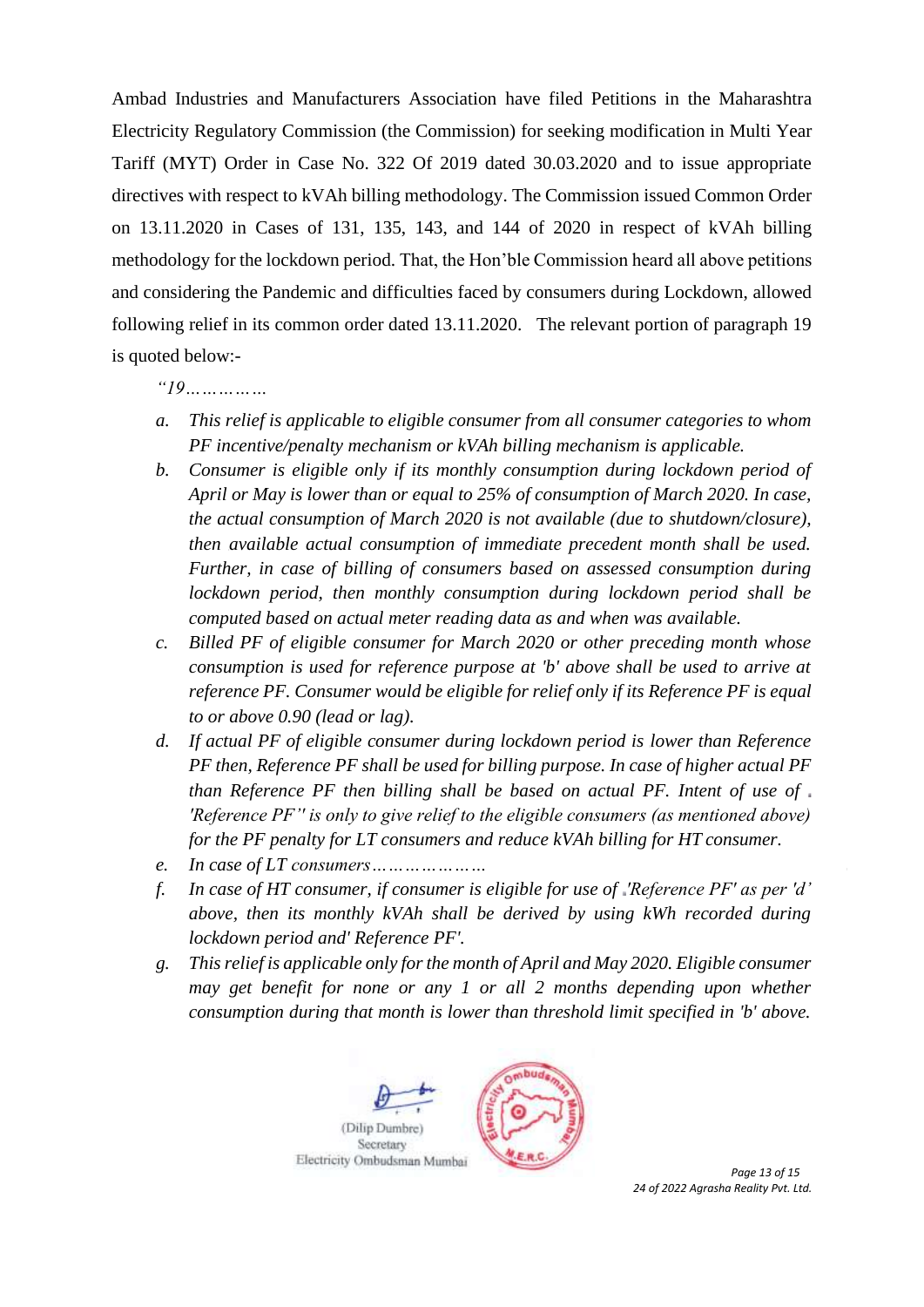*As monthly consumption is basis of eligibility, no additional certification from consumer of any sort be asked for.*

*h. Distribution Licensees may revise electricity bills of eligible consumers based on above principle and credit the refund amount in equal instalments (equal to numbers of months eligible for relief) in upcoming electricity bills of consumers."*

In view of the above order of the Commission, the billing parameters of the Appellant have been examined and are provided below:

| <b>Month</b>  | Cons. | Cons.<br>(KWH) (KVAH) | Sanctioned<br><b>CD</b> | <b>Minimum</b><br>billing $@$ 55%<br>οf<br><b>Sanctioned</b><br><b>CD</b> | <b>Maximum</b><br>Demand<br>recorded<br>(KVA) | <b>Power</b><br>Factor | % KWH wrt<br><b>March 2020</b><br><b>Consumption</b> | <b>Remarks</b> |
|---------------|-------|-----------------------|-------------------------|---------------------------------------------------------------------------|-----------------------------------------------|------------------------|------------------------------------------------------|----------------|
| <b>Mar-20</b> | 5781  | 6293                  | 250                     | 137.5                                                                     | 55                                            | 0.94                   | nil                                                  |                |
| <b>Apr-20</b> | 2952  | 4226                  | 250                     | 137.5                                                                     | 29                                            | 0.698                  | 51%                                                  | Not qualified  |
| $Mav-20$      | 3002  | 4456                  | 250                     | 137.5                                                                     | 21                                            | 0.643                  | 52%                                                  | Not qualified  |

Note: Standards are prescribed for relief only if the consumption (kWh) for April and May 2020 is less than 25% of the consumption of March 2020.

Hence the Appellant is not entitled for any relief, as percentage of consumption of April and May 2020 was found to be 51% and 52% (which is more than 25 %) compared to March 2020 billing.

10. The Respondent developed a special facility on its web portal for its consumers for Auto reduction/increase of Contract Demand for the period of lockdown. This could be very beneficial to consumers when their CD reduced due to the lockdown. Regarding the grievance of levying minimum CD charges, had the Appellant studied his average CD requirement compared to the sanctioned CD, and had he accordingly visited the web site of the Respondent, and requested to lower CD, his CD charges would have been reduced. However, he failed to do so. All the bills of the Appellant from March 2020 onwards are issued as per the actual reading of the meter on site. The software of the billing is developed as per the directions in the tariff order dated 30.03.2020 in Case No. 322 of 2020 of the Commission, and the same is applicable to all the consumers of the Respondent, hence the question of waiver of fixed charges / wheeling charges, etc does not arise.



*24 of 2022 Agrasha Reality Pvt. Ltd.*